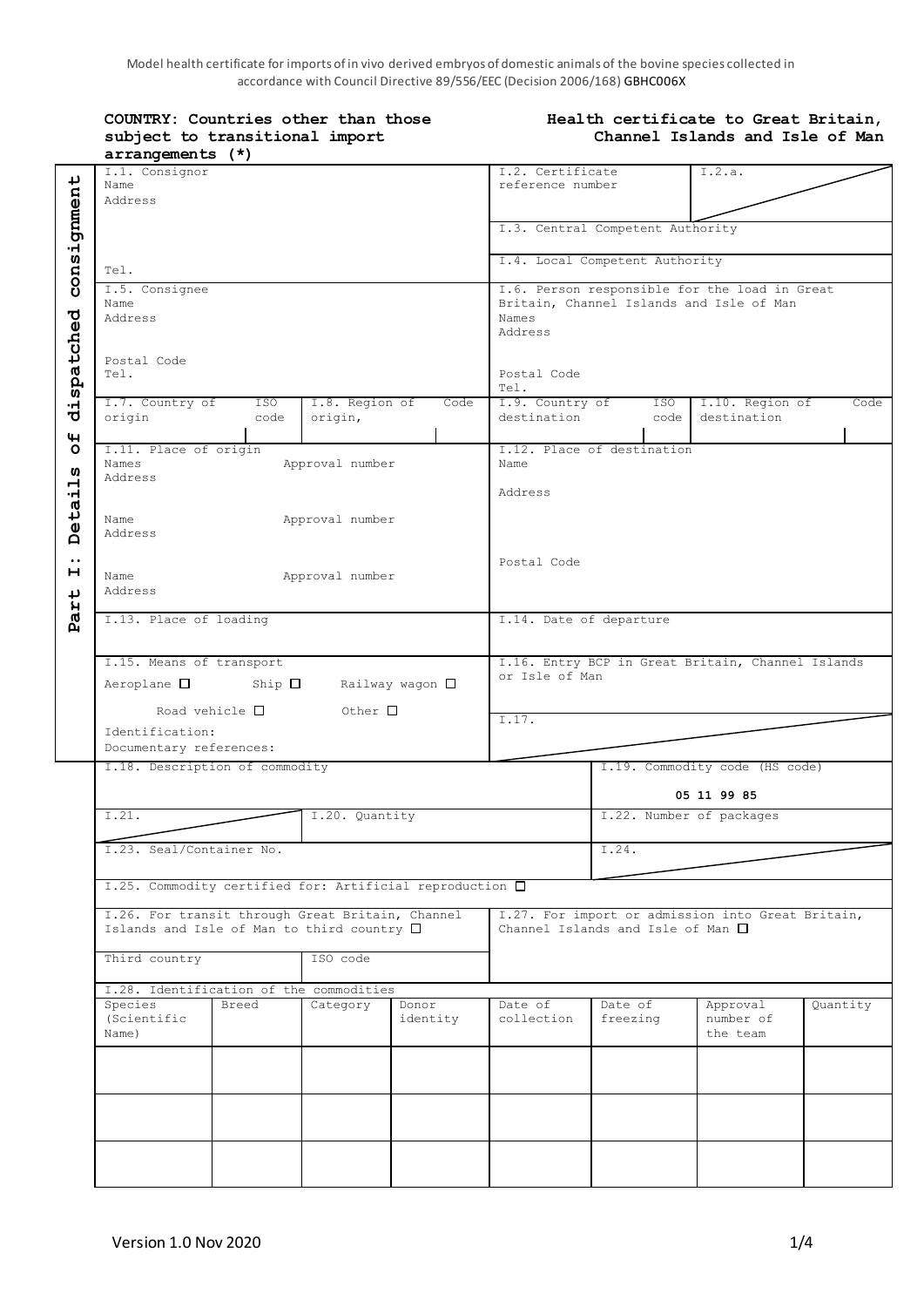## **COUNTRY: Countries other than those subject to transitional import**

*In vivo* **derived bovine embryos**

|                                           | $arrangements (*)$                                                                                                                                                                                                                                                      |                                                                                       |                                                                        |                                                                                                                                                                             |      |  |  |
|-------------------------------------------|-------------------------------------------------------------------------------------------------------------------------------------------------------------------------------------------------------------------------------------------------------------------------|---------------------------------------------------------------------------------------|------------------------------------------------------------------------|-----------------------------------------------------------------------------------------------------------------------------------------------------------------------------|------|--|--|
|                                           | II. Health information                                                                                                                                                                                                                                                  |                                                                                       |                                                                        | II.a. Certificate                                                                                                                                                           | II.b |  |  |
|                                           |                                                                                                                                                                                                                                                                         |                                                                                       |                                                                        | reference no                                                                                                                                                                |      |  |  |
|                                           |                                                                                                                                                                                                                                                                         |                                                                                       |                                                                        |                                                                                                                                                                             |      |  |  |
| ertification                              |                                                                                                                                                                                                                                                                         |                                                                                       |                                                                        |                                                                                                                                                                             |      |  |  |
|                                           |                                                                                                                                                                                                                                                                         |                                                                                       |                                                                        |                                                                                                                                                                             |      |  |  |
|                                           |                                                                                                                                                                                                                                                                         |                                                                                       |                                                                        |                                                                                                                                                                             |      |  |  |
|                                           |                                                                                                                                                                                                                                                                         |                                                                                       |                                                                        |                                                                                                                                                                             |      |  |  |
|                                           |                                                                                                                                                                                                                                                                         |                                                                                       |                                                                        | $(exporting country)$ ( <sup>2</sup> )                                                                                                                                      |      |  |  |
| The embryos to be exported:<br>II.1.<br>ပ |                                                                                                                                                                                                                                                                         |                                                                                       |                                                                        |                                                                                                                                                                             |      |  |  |
|                                           | II.1.1. were collected in the exporting country, which according to official findings:                                                                                                                                                                                  |                                                                                       |                                                                        |                                                                                                                                                                             |      |  |  |
| $\bullet\bullet$                          |                                                                                                                                                                                                                                                                         |                                                                                       |                                                                        |                                                                                                                                                                             |      |  |  |
| н                                         |                                                                                                                                                                                                                                                                         | II.1.1.1.                                                                             | collection;                                                            | was free from rinderpest during the 12 months immediately prior to their                                                                                                    |      |  |  |
| н                                         | $\binom{1}{1}$ either                                                                                                                                                                                                                                                   | [II,1,1,2]                                                                            | was free from foot-and-mouth disease and lumpy skin disease during the |                                                                                                                                                                             |      |  |  |
| art                                       |                                                                                                                                                                                                                                                                         |                                                                                       |                                                                        | 12 months immediately prior to their collection and did not carry out                                                                                                       |      |  |  |
|                                           |                                                                                                                                                                                                                                                                         |                                                                                       |                                                                        | vaccination against foot-and-mouth disease or lumpy skin disease during                                                                                                     |      |  |  |
| д                                         |                                                                                                                                                                                                                                                                         |                                                                                       | that period.)                                                          |                                                                                                                                                                             |      |  |  |
|                                           | $\binom{1}{1}$ or                                                                                                                                                                                                                                                       | [II, 1, 1, 2,                                                                         |                                                                        | was not free from foot-and-mouth disease or lumpy skin disease during the                                                                                                   |      |  |  |
|                                           |                                                                                                                                                                                                                                                                         |                                                                                       |                                                                        | 12 months immediately prior to their collection or carried out<br>vaccination against foot-and-mouth disease or lumpy skin disease during                                   |      |  |  |
|                                           |                                                                                                                                                                                                                                                                         |                                                                                       | that period, and:                                                      |                                                                                                                                                                             |      |  |  |
|                                           |                                                                                                                                                                                                                                                                         |                                                                                       |                                                                        |                                                                                                                                                                             |      |  |  |
|                                           |                                                                                                                                                                                                                                                                         |                                                                                       |                                                                        | -The embryos were not subjected to penetration of the zona pellucida,                                                                                                       |      |  |  |
|                                           |                                                                                                                                                                                                                                                                         |                                                                                       |                                                                        |                                                                                                                                                                             |      |  |  |
|                                           | -The embryos were stored under approved conditions for at least 30 days immediately<br>after their collection,                                                                                                                                                          |                                                                                       |                                                                        |                                                                                                                                                                             |      |  |  |
|                                           |                                                                                                                                                                                                                                                                         |                                                                                       |                                                                        |                                                                                                                                                                             |      |  |  |
|                                           | -The donor females come from holdings on which no animal was vaccinated against foot-                                                                                                                                                                                   |                                                                                       |                                                                        |                                                                                                                                                                             |      |  |  |
|                                           |                                                                                                                                                                                                                                                                         |                                                                                       |                                                                        | and-mouth disease or lumpy skin disease during the 30 days prior to collection and no                                                                                       |      |  |  |
|                                           | animal of a susceptible species showed clinical signs of foot-and-mouth disease or lumpy<br>skin disease during the 30 days prior to, and at least the 30 days after, the embryos                                                                                       |                                                                                       |                                                                        |                                                                                                                                                                             |      |  |  |
|                                           |                                                                                                                                                                                                                                                                         | were collected.l                                                                      |                                                                        |                                                                                                                                                                             |      |  |  |
|                                           |                                                                                                                                                                                                                                                                         |                                                                                       |                                                                        |                                                                                                                                                                             |      |  |  |
|                                           | II.1.2.                                                                                                                                                                                                                                                                 | were collected by the embryo collection team $(3)$ which:                             |                                                                        |                                                                                                                                                                             |      |  |  |
|                                           |                                                                                                                                                                                                                                                                         | - has been approved in accordance with Chapter I of Annex A to Directive 89/556/EEC;  |                                                                        |                                                                                                                                                                             |      |  |  |
|                                           | - which carried out the collection, processing, storing and transport of the embryos in<br>accordance with Chapter II of Annex A to Directive 89/556/EEC;                                                                                                               |                                                                                       |                                                                        |                                                                                                                                                                             |      |  |  |
|                                           | - is subject to inspection by an official veterinarian at least twice a year.                                                                                                                                                                                           |                                                                                       |                                                                        |                                                                                                                                                                             |      |  |  |
|                                           | II.1.3.                                                                                                                                                                                                                                                                 | were collected and processed on premises situated in an area of at least 10 km radius |                                                                        |                                                                                                                                                                             |      |  |  |
|                                           | centred on them, on which according to official findings there was no occurrence of                                                                                                                                                                                     |                                                                                       |                                                                        |                                                                                                                                                                             |      |  |  |
|                                           | foot-and-mouth disease, epizootic haemorrhagic disease, vesicular stomatitis, Rift<br>Valley fever, contagious bovine pleuropneumonia or lumpy skin disease in the 30 days<br>immediately prior to their collection and until dispatch to Great Britain, in the case of |                                                                                       |                                                                        |                                                                                                                                                                             |      |  |  |
|                                           |                                                                                                                                                                                                                                                                         |                                                                                       |                                                                        |                                                                                                                                                                             |      |  |  |
|                                           | fresh embryos, or during the 30 days after collection, in the case of embryos subject to                                                                                                                                                                                |                                                                                       |                                                                        |                                                                                                                                                                             |      |  |  |
|                                           |                                                                                                                                                                                                                                                                         |                                                                                       |                                                                        | a mandatory storage for at least 30 days in accordance with point II.1.1.2.                                                                                                 |      |  |  |
|                                           |                                                                                                                                                                                                                                                                         |                                                                                       |                                                                        |                                                                                                                                                                             |      |  |  |
|                                           | II.1.4.                                                                                                                                                                                                                                                                 |                                                                                       |                                                                        | from the time of collection until 30 days thereafter or, in the case of fresh embryos                                                                                       |      |  |  |
|                                           | in                                                                                                                                                                                                                                                                      |                                                                                       |                                                                        | until the day of their dispatch to Great Britain, they were stored on premises situated<br>an area of at least 10 km radius centred on them, on which according to official |      |  |  |
|                                           |                                                                                                                                                                                                                                                                         |                                                                                       |                                                                        | findings there was no occurrence of foot-and-mouth disease, vesicular stomatitis, Rift                                                                                      |      |  |  |
|                                           |                                                                                                                                                                                                                                                                         |                                                                                       |                                                                        | Valley fever, contagious bovine pleuropneumonia or lumpy skin disease.                                                                                                      |      |  |  |
|                                           | II.1.5.                                                                                                                                                                                                                                                                 |                                                                                       | were collected from the donor females, which:                          |                                                                                                                                                                             |      |  |  |
|                                           |                                                                                                                                                                                                                                                                         |                                                                                       |                                                                        |                                                                                                                                                                             |      |  |  |
|                                           | II.1.5.1.                                                                                                                                                                                                                                                               |                                                                                       |                                                                        | were located, during the 30 days immediately prior to collection, on premises<br>situated in an area of at least 10 km radius centred on them, on which,                    |      |  |  |
|                                           |                                                                                                                                                                                                                                                                         |                                                                                       |                                                                        | according to official findings, there was no occurrence of foot-and-mouth                                                                                                   |      |  |  |
|                                           | disease, bluetonque, epizootic haemorrhagic disease, vesicular stomatitis, Rift                                                                                                                                                                                         |                                                                                       |                                                                        |                                                                                                                                                                             |      |  |  |
|                                           |                                                                                                                                                                                                                                                                         |                                                                                       |                                                                        | Valley fever, contagious bovine pleuropneumonia or lumpy skin disease;                                                                                                      |      |  |  |
|                                           | II.1.5.2.                                                                                                                                                                                                                                                               |                                                                                       |                                                                        |                                                                                                                                                                             |      |  |  |
|                                           |                                                                                                                                                                                                                                                                         |                                                                                       |                                                                        | showed no clinical signs of disease on the day of collection;                                                                                                               |      |  |  |
|                                           |                                                                                                                                                                                                                                                                         |                                                                                       |                                                                        |                                                                                                                                                                             |      |  |  |
|                                           |                                                                                                                                                                                                                                                                         |                                                                                       |                                                                        |                                                                                                                                                                             |      |  |  |
|                                           |                                                                                                                                                                                                                                                                         |                                                                                       |                                                                        |                                                                                                                                                                             |      |  |  |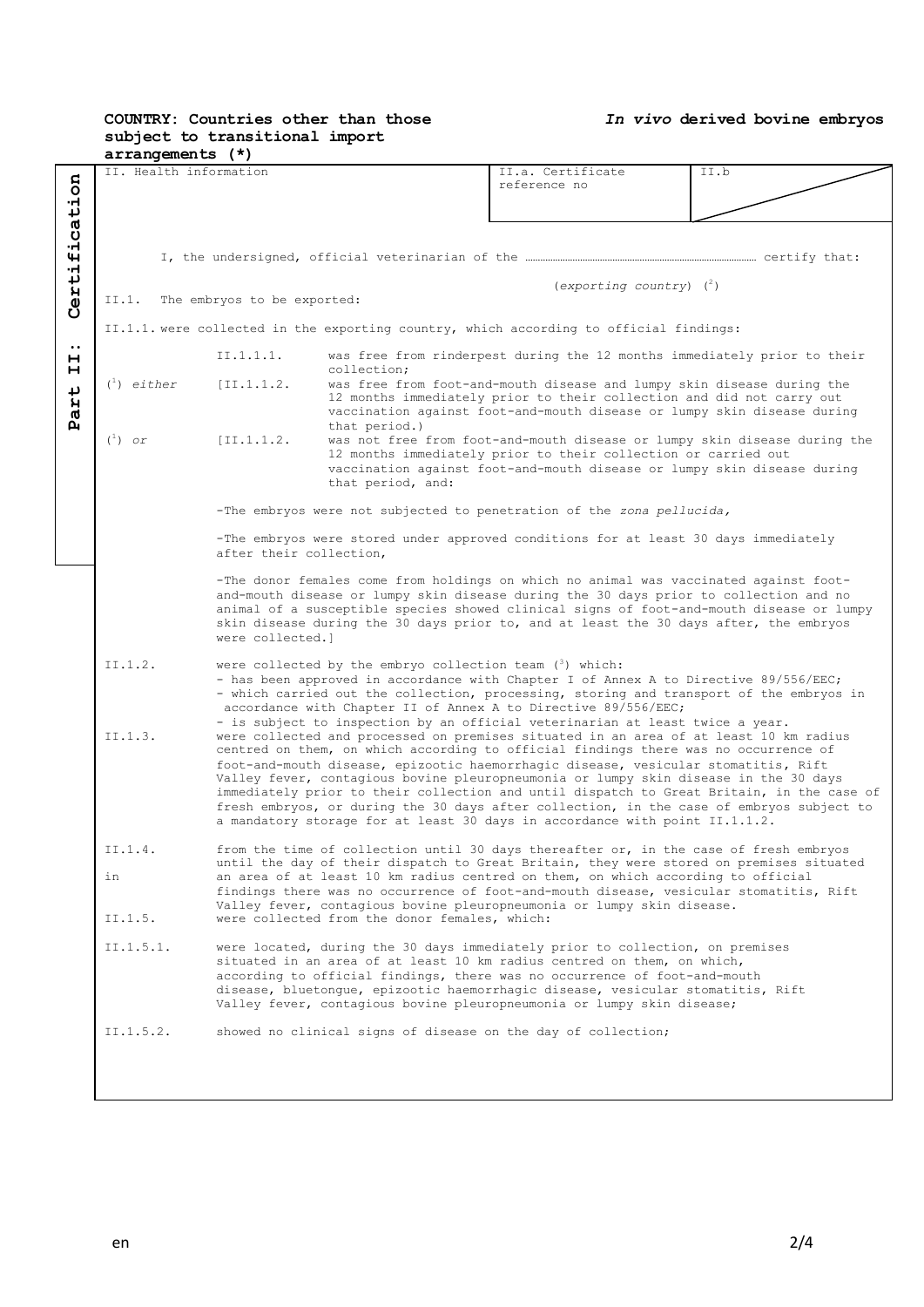## **COUNTRY: Countries other than those subject to transitional import**

*In vivo* **derived bovine embryos**

| $arrangements$ $(*)$                                                                                                                                                                                                              |                                                                                                                                                                                                                                                                                                                                                                                                                                                                                                                       |                                   |      |  |  |
|-----------------------------------------------------------------------------------------------------------------------------------------------------------------------------------------------------------------------------------|-----------------------------------------------------------------------------------------------------------------------------------------------------------------------------------------------------------------------------------------------------------------------------------------------------------------------------------------------------------------------------------------------------------------------------------------------------------------------------------------------------------------------|-----------------------------------|------|--|--|
| II. Health information                                                                                                                                                                                                            |                                                                                                                                                                                                                                                                                                                                                                                                                                                                                                                       | II.a. Certificate<br>reference no | II.b |  |  |
|                                                                                                                                                                                                                                   |                                                                                                                                                                                                                                                                                                                                                                                                                                                                                                                       |                                   |      |  |  |
|                                                                                                                                                                                                                                   |                                                                                                                                                                                                                                                                                                                                                                                                                                                                                                                       |                                   |      |  |  |
|                                                                                                                                                                                                                                   |                                                                                                                                                                                                                                                                                                                                                                                                                                                                                                                       |                                   |      |  |  |
| II.1.5.3.                                                                                                                                                                                                                         | spent the six months immediately prior to collection within the territory of the<br>exporting country in no more than two herds:                                                                                                                                                                                                                                                                                                                                                                                      |                                   |      |  |  |
|                                                                                                                                                                                                                                   | - which, according to official findings, were free from tuberculosis during that time.<br>- which, according to official findings, were free from brucellosis during that time,<br>- which were free from enzootic bovine leukosis or in which no bovine animal showed<br>clinical signs of enzootic bovine leukosis during the previous three years,<br>- in which no bovine animal showed clinical signs of Infectious bovine<br>rhinotracheitis/infectious pustular vulvo-vaginitis during the previous 12 months. |                                   |      |  |  |
| II.1.6.                                                                                                                                                                                                                           | The embryos to be exported were conceived by artificial insemination using semen coming<br>from semen collection or storage centres approved for the collection, processing and/or<br>storage of semen by the competent authority of a third country or part thereof listed in<br>Annex 1 to Implementing Decision 2011/630/EU (4) or by the competent authority of Great<br>Britain.                                                                                                                                 |                                   |      |  |  |
| <b>Notes</b>                                                                                                                                                                                                                      |                                                                                                                                                                                                                                                                                                                                                                                                                                                                                                                       |                                   |      |  |  |
| (*) Those countries subject to the transitional import arrangements include: an EU member State;<br>Liechtenstein; Norway and Switzerland.                                                                                        |                                                                                                                                                                                                                                                                                                                                                                                                                                                                                                                       |                                   |      |  |  |
| References to European Union legislation within this certificate are references to direct EU<br>legislation which has been retained in Great Britain (retained EU law as defined in the European Union<br>(Withdrawal) Act 2018). |                                                                                                                                                                                                                                                                                                                                                                                                                                                                                                                       |                                   |      |  |  |
| References to Great Britain in this certificate include Channel Islands and Isle of Man.                                                                                                                                          |                                                                                                                                                                                                                                                                                                                                                                                                                                                                                                                       |                                   |      |  |  |
| Part I:                                                                                                                                                                                                                           |                                                                                                                                                                                                                                                                                                                                                                                                                                                                                                                       |                                   |      |  |  |
| Box $I.6:$                                                                                                                                                                                                                        | Person responsible for the load in Great Britain: this box is to be filled in only if<br>it is a certificate for transit commodity.                                                                                                                                                                                                                                                                                                                                                                                   |                                   |      |  |  |
| Box I.11:                                                                                                                                                                                                                         | Place of origin shall correspond to the embryo collection team from which the embryos<br>are dispatched to Great Britain and which is listed in accordance with Article 8(2) of<br>Directive 89/556/EEC                                                                                                                                                                                                                                                                                                               |                                   |      |  |  |
| Box I.22:                                                                                                                                                                                                                         | Number of packages shall correspond to the number of containers.                                                                                                                                                                                                                                                                                                                                                                                                                                                      |                                   |      |  |  |
| Box T.23:                                                                                                                                                                                                                         | Identification of container and seal number shall be indicated.                                                                                                                                                                                                                                                                                                                                                                                                                                                       |                                   |      |  |  |
| Box I.26:                                                                                                                                                                                                                         | Fill in according to whether it is a transit or an import certificate.                                                                                                                                                                                                                                                                                                                                                                                                                                                |                                   |      |  |  |
| Box I.27:                                                                                                                                                                                                                         | Fill in according to whether it is a transit or an Import certificate.                                                                                                                                                                                                                                                                                                                                                                                                                                                |                                   |      |  |  |
| Box I.28:                                                                                                                                                                                                                         | Species: select amongst 'Bos taurus', 'Bison bison' or 'Bubalus bubalis' as<br>appropriate.                                                                                                                                                                                                                                                                                                                                                                                                                           |                                   |      |  |  |
|                                                                                                                                                                                                                                   | Category: select 'in vivo derived embryos'.                                                                                                                                                                                                                                                                                                                                                                                                                                                                           |                                   |      |  |  |
|                                                                                                                                                                                                                                   | Donor identity shall correspond to the official Identification of the animal.                                                                                                                                                                                                                                                                                                                                                                                                                                         |                                   |      |  |  |
|                                                                                                                                                                                                                                   | Date of collection shall be indicated in the following format: dd.mm.yyyy                                                                                                                                                                                                                                                                                                                                                                                                                                             |                                   |      |  |  |
| Approval number of the team: shall correspond to the embryo collection team by which the embryos were<br>collected, processed and stored; and listed in accordance with Article 8(2) of Directive 89/556/EEC                      |                                                                                                                                                                                                                                                                                                                                                                                                                                                                                                                       |                                   |      |  |  |